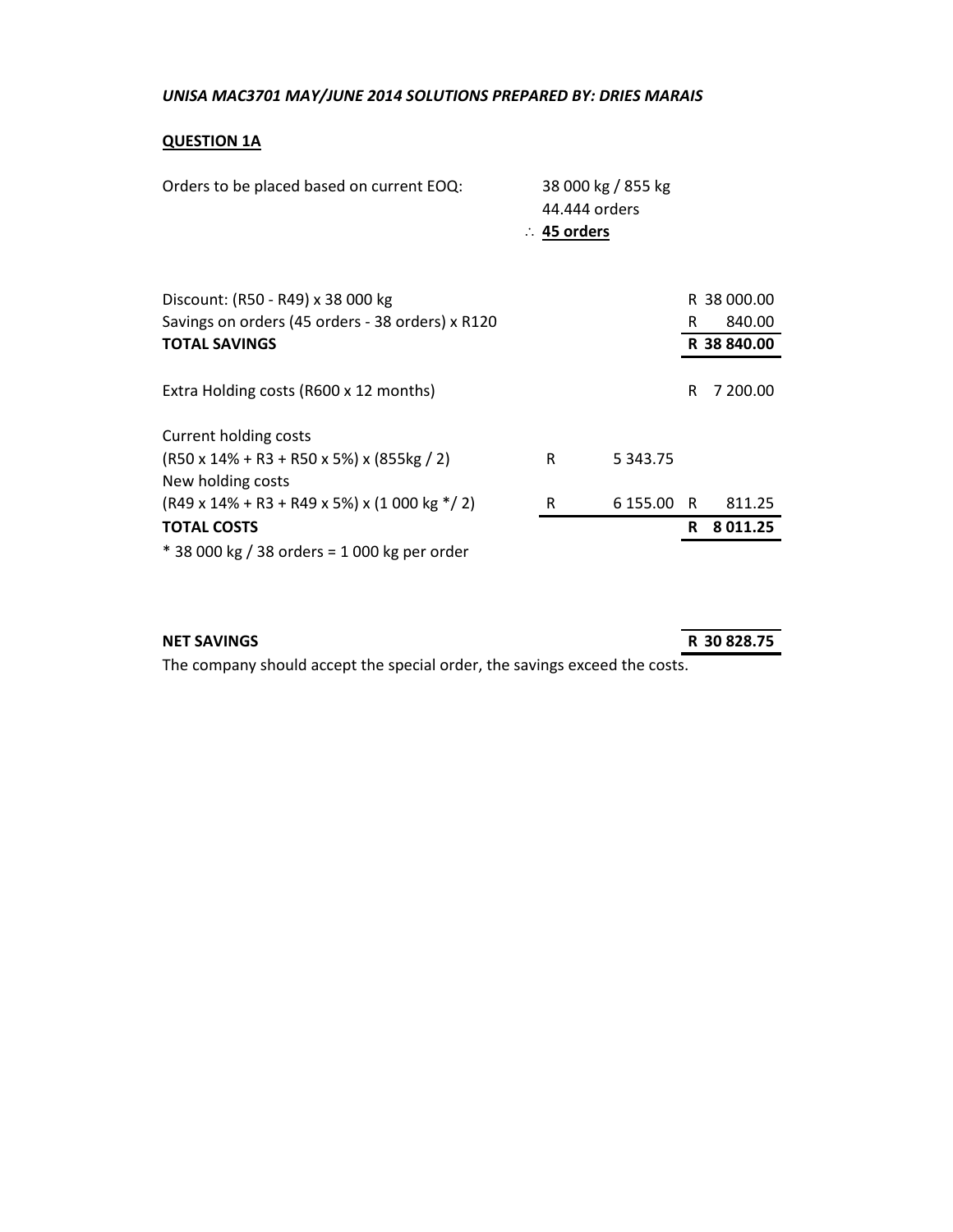## **QUESTION 1B**

| Cumulative average time per unit                         |
|----------------------------------------------------------|
| Learing curve = Previous cumulatve average time per unit |
|                                                          |
| $(50000 \text{ hours} + 46000 \text{ hours})$ / 2        |
| 50 000 hours                                             |
|                                                          |
| 48 000 hours                                             |
| 50 000 hours                                             |
|                                                          |
|                                                          |
| 96.0%                                                    |

## **TOTAL TIME FOR THE FIRST 32 UNITS:**

| y =   | $ax^b$                          |
|-------|---------------------------------|
| $y =$ | 50 000 x 32 (log0.96/log2)      |
| $y =$ | 50 000 x 32 <sup>-0.05889</sup> |
| $y =$ | 40 768 .34 hours<br>x 32 units  |

**TOTAL TIME: 1 304 587 hours**

#### **TOTAL TIME FOR THE FIRST 16 UNITS:**

| $y =$ | $ax^b$                                |
|-------|---------------------------------------|
| $y =$ | 50 000 x 16 <sup>(log0.96/log2)</sup> |
| $y =$ | 50 000 x 16 <sup>-0.05889</sup>       |
| $y =$ | 42 467.33 hours<br>x 16 units         |

**TOTAL TIME: 679 477 hours**

## **TOTAL HOURS REQUIRED FOR 17-32 UNITS**

- = (1 304 587 hours 679 477 hours
- = **625 110 hours**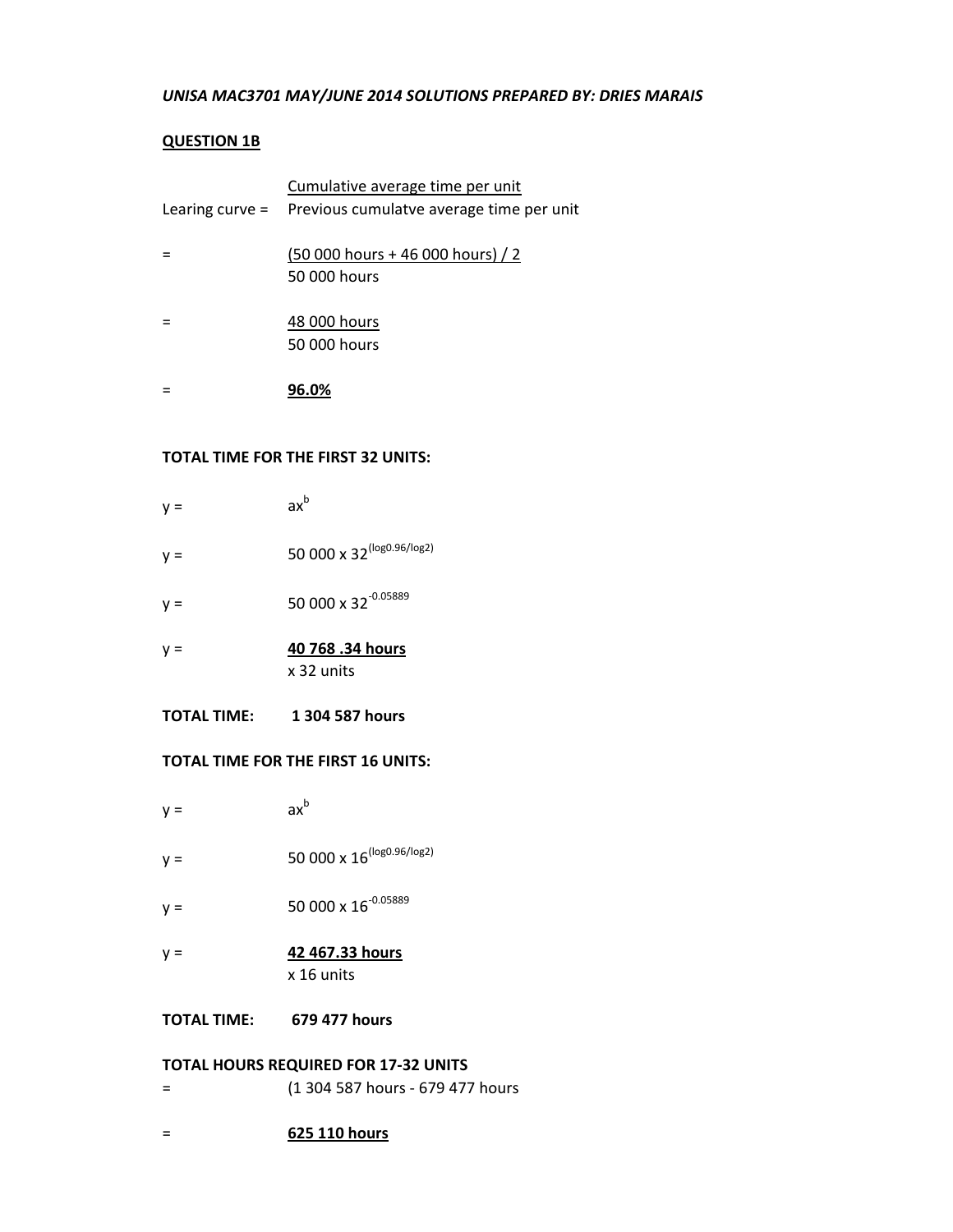## **QUESTION 2:**

| <b>OVERHEAD</b>      | <b>COST</b> |         |              | <b>TOTAL ACTIVITY</b> |   | <b>COST DRIVER PER</b> | <b>DUFF ACTIVITY</b> | <b>ICOST</b>     | <b>BUFF ACTIVITY</b> | <b>ICOST</b>       |
|----------------------|-------------|---------|--------------|-----------------------|---|------------------------|----------------------|------------------|----------------------|--------------------|
| Material handling    |             | 150 000 |              | 150 movements         |   | R 1000   movements     |                      | 100 R 100 000    | 50 LR                | 50 000             |
| Material procurement |             | 50750   |              | 350 lorders           | R | 145 lorders            | 250 R                | 36 250 l         | 100   R              | 14 500             |
| Set-up costs         |             | 150 000 |              | $100$ set-ups         |   | $R1500$ set-ups        | 60 R                 | 90 000           | 40 I R               | 60 000 l           |
| Quality control      |             | 250 700 |              | 230 linspections      |   | R 1090   inspections   |                      | 130   R 141 700  |                      | 100   R 109 000    |
| Processing           |             | 600 000 | 50 000 hours |                       |   | 12 Ihours              |                      | 40 000 R 480 000 |                      | 10 000   R 120 000 |

**R 1 201 450 R 847 950 R 353 500**

**Overhead cost per unit R** 10.60

*Annual production*<br> *Annual production*<br> *A* **10.60**<br> *R* **17.68**<br> *R* **17.68**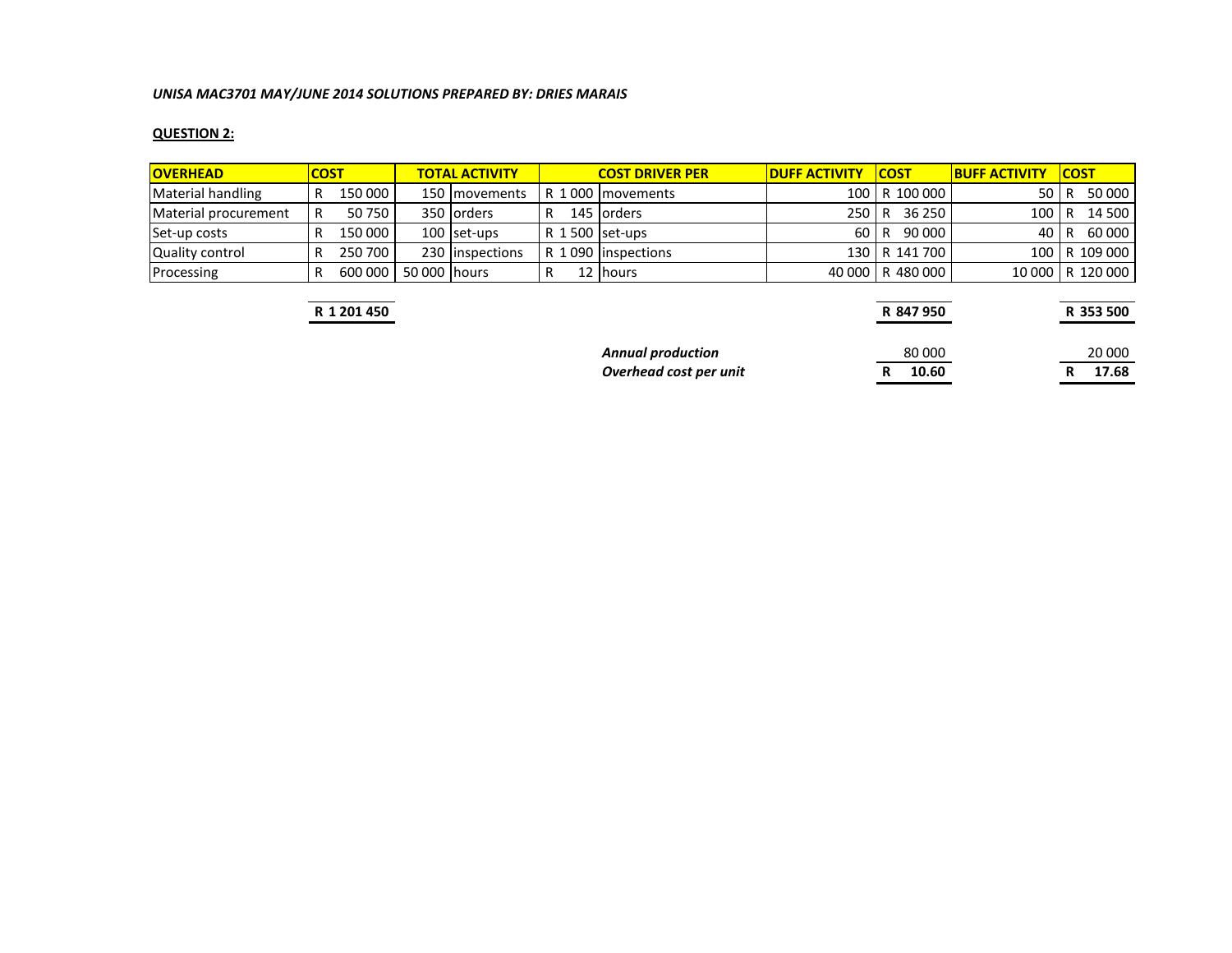## **QUESTION 3:**

| a) | Breakeven volume = | Fixed costs<br>Contribution per unit |                                                          |
|----|--------------------|--------------------------------------|----------------------------------------------------------|
|    | $\equiv$           | 45 250                               | (410 000 - 78 750 - 94 575 - 43 000 ) / 10 000 necklaces |
|    | $=$                | 45 250<br>19.3675                    |                                                          |
|    | $=$                | 2336.39                              | necklaces                                                |
|    | =                  | 2 3 3 7                              | necklaces                                                |

| <b>OPERATING STATEMENT (UNDER</b> |                    |                                             |                 |             |            |              |             |                |            |
|-----------------------------------|--------------------|---------------------------------------------|-----------------|-------------|------------|--------------|-------------|----------------|------------|
|                                   |                    |                                             | <b>WORKINGS</b> |             |            |              |             |                |            |
| <b>Budgeted profit</b>            |                    | $[10000 \times (R40 - R6 - R10 - R4 - R5)]$ | W1              |             |            |              |             | $\mathsf{R}$   | 150 000    |
| Sales volume profit variance      |                    |                                             |                 |             |            |              |             | $\mathsf R$    |            |
| Sales price variance              |                    | [R410 000 - 10 000 necklaces x (R40)]       |                 |             |            |              |             | $\mathsf R$    | 10 000 (F) |
|                                   |                    |                                             |                 |             |            |              |             | $\mathbf R$    | 160 000    |
| <b>Cost variances</b>             |                    |                                             |                 |             | Favour (F) |              | Adverse (A) |                |            |
| Materials                         | Price              | [R78 750 - 2 500kg x R30]                   | W <sub>2</sub>  |             |            | $\mathsf{R}$ | 3750        |                |            |
|                                   | Usage              |                                             | W <sub>3</sub>  |             |            | ${\sf R}$    | 1500        |                |            |
|                                   |                    |                                             |                 |             |            |              |             |                |            |
| Labour                            | Rate               | $[94 575 - (4 850 \times R20)]$             |                 | ${\sf R}$   | 2 4 2 5    |              |             |                |            |
|                                   | Efficiency         |                                             | W <sub>4</sub>  | ${\sf R}$   | 3 0 0 0    |              |             |                |            |
|                                   |                    |                                             |                 |             |            |              |             |                |            |
| Variable o/h                      | Expenditure        | $[43 000 - (2 050 \times R20)]$             |                 |             |            | $\mathsf{R}$ | 2 0 0 0     |                |            |
|                                   | Efficiency         | (250 necklaces x R4)                        | W <sub>3</sub>  |             |            | $\mathsf{R}$ | 1 0 0 0     |                |            |
|                                   |                    |                                             |                 |             |            |              |             |                |            |
| Fixed overheads                   | Expenditure        | (R50 000 - R45 250)                         |                 | ${\sf R}$   | 4750       |              |             |                |            |
|                                   | Volume             |                                             |                 | R           |            |              |             |                |            |
|                                   |                    |                                             |                 | $\mathbf R$ | 10 175 R   |              | 8 250 R     |                | $1925$ (F) |
| <b>Actual profit</b>              |                    |                                             |                 |             |            |              |             | $\overline{R}$ | 161 925    |
| Sales                             |                    |                                             |                 |             |            |              |             | $\mathbf R$    | 410 000    |
| Cost of sales                     |                    |                                             |                 |             |            |              |             | $\mathsf R$    | $-248075$  |
|                                   | Material           |                                             |                 |             |            |              |             | $\overline{R}$ | -78 750    |
|                                   | Direct labour      |                                             |                 |             |            |              |             | $\mathsf{R}$   | $-94575$   |
|                                   | Variable overheads |                                             |                 |             |            |              |             | $\mathsf{R}$   | $-43000$   |
|                                   | Fixed overheads    |                                             |                 |             |            |              |             | $\mathsf{R}$   | $-45250$   |
|                                   | Closing stock      | (2 500 - 2 050 kg x R30)                    |                 |             |            |              |             | $\overline{R}$ | 13 500     |
| Profit                            |                    |                                             |                 |             |            |              |             | $\mathbf R$    | 161 925    |

| 161 925  |
|----------|
|          |
| 410 000  |
| -248 075 |
| -78 750  |
| -94 575  |
| -43 000  |
| -45 250  |
| 13 500   |
|          |
| 161 925  |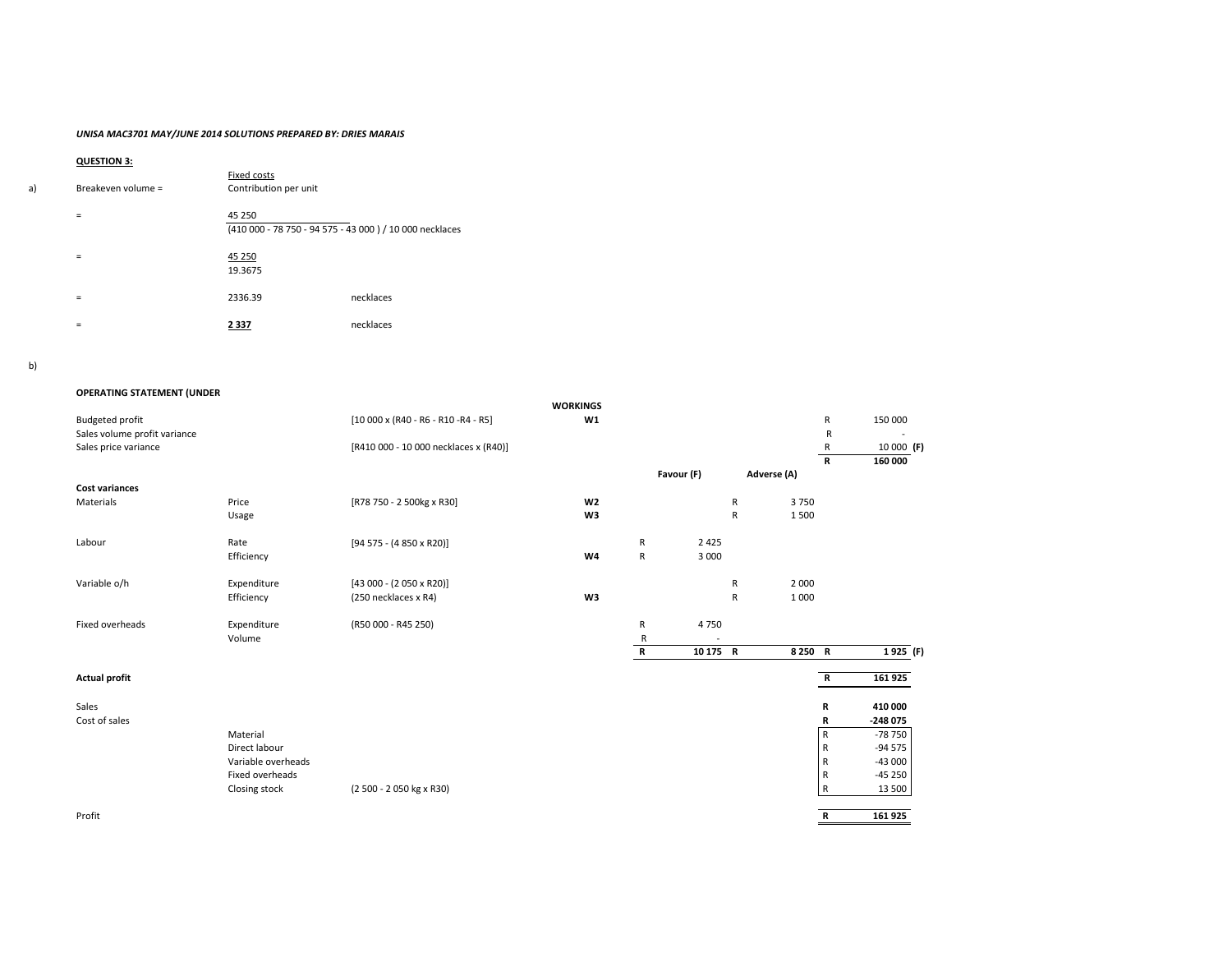|    | <b>WORKINGS</b>                                  |                              |                    |
|----|--------------------------------------------------|------------------------------|--------------------|
| W1 | Fixed overhead cost per unit:                    | 10 000 necklaces x 0.5 hours |                    |
|    | $=$                                              | 5 0 0 0                      | hours              |
|    | $=$                                              | R50 000 / 5 000 hours        |                    |
|    | $=$                                              | R <sub>10</sub>              | per hour           |
|    |                                                  | <b>R5</b>                    | per unit           |
| W2 | 1 necklace = $200g$ of material at R6.00         |                              |                    |
|    | So 1 kg of material = $R6 \times (1000g / 200g)$ |                              |                    |
|    | $=$                                              | R 30                         | per kg of material |
|    |                                                  |                              |                    |

| WЗ | 2 050 kg should produce:            | (2.050kg / 200g) | 10 250 necklaces |     |                    |
|----|-------------------------------------|------------------|------------------|-----|--------------------|
|    | Did produce                         |                  | 10 000 necklaces |     | Did produce        |
|    | <b>DIFFERENCE</b>                   |                  | 250 necklaces    | (A) | <b>DIFFERENCE</b>  |
|    | Standard material cost per necklace |                  | R 6              |     | <b>Standard ma</b> |
|    | VARIANCE                            |                  | R 1 500          | (A) | <b>VARIANCE</b>    |
|    |                                     |                  |                  |     |                    |

## *ALTERNATIVELY:*

|    | 10 000 necklaces should use       | $(10000 \times 200)$               | 2 000 kg         |     |
|----|-----------------------------------|------------------------------------|------------------|-----|
|    | Did use                           |                                    | 2050 kg          |     |
|    | <b>DIFFERENCE</b>                 |                                    | <b>50 kg</b>     | (A) |
|    | Standard material cost per kg     |                                    | R 30             |     |
|    | <b>VARIANCE</b>                   |                                    | R 1 500          | (A) |
| W4 | 4 850 hours should produce        | (4 850 hours / 0.5 hours)          | 9 700 necklaces  |     |
|    | Did produce                       |                                    | 10 000 necklaces |     |
|    | <b>DIFFERENCE</b>                 |                                    | 300 necklaces    | (F) |
|    | Standard labour cost per necklace |                                    | R 10             |     |
|    | <b>VARIANCE</b>                   |                                    | R 3 000          | (F) |
|    | <b>ALTERNATIVELY:</b>             |                                    |                  |     |
|    | 10 000 necklaces should take      | $(10000 \times 0.5 \text{ hours})$ | 5 000 hours      |     |
|    | Did use                           |                                    | 4 850 hours      |     |
|    | <b>DIFFERENCE</b>                 |                                    | 150 hours        | (F) |

VARIANCE **R 3 000 (F)**

Standard labour cost per hour (R10 / 0.5 hours) R 20

Standard material cost per necklace<br>VARIANCE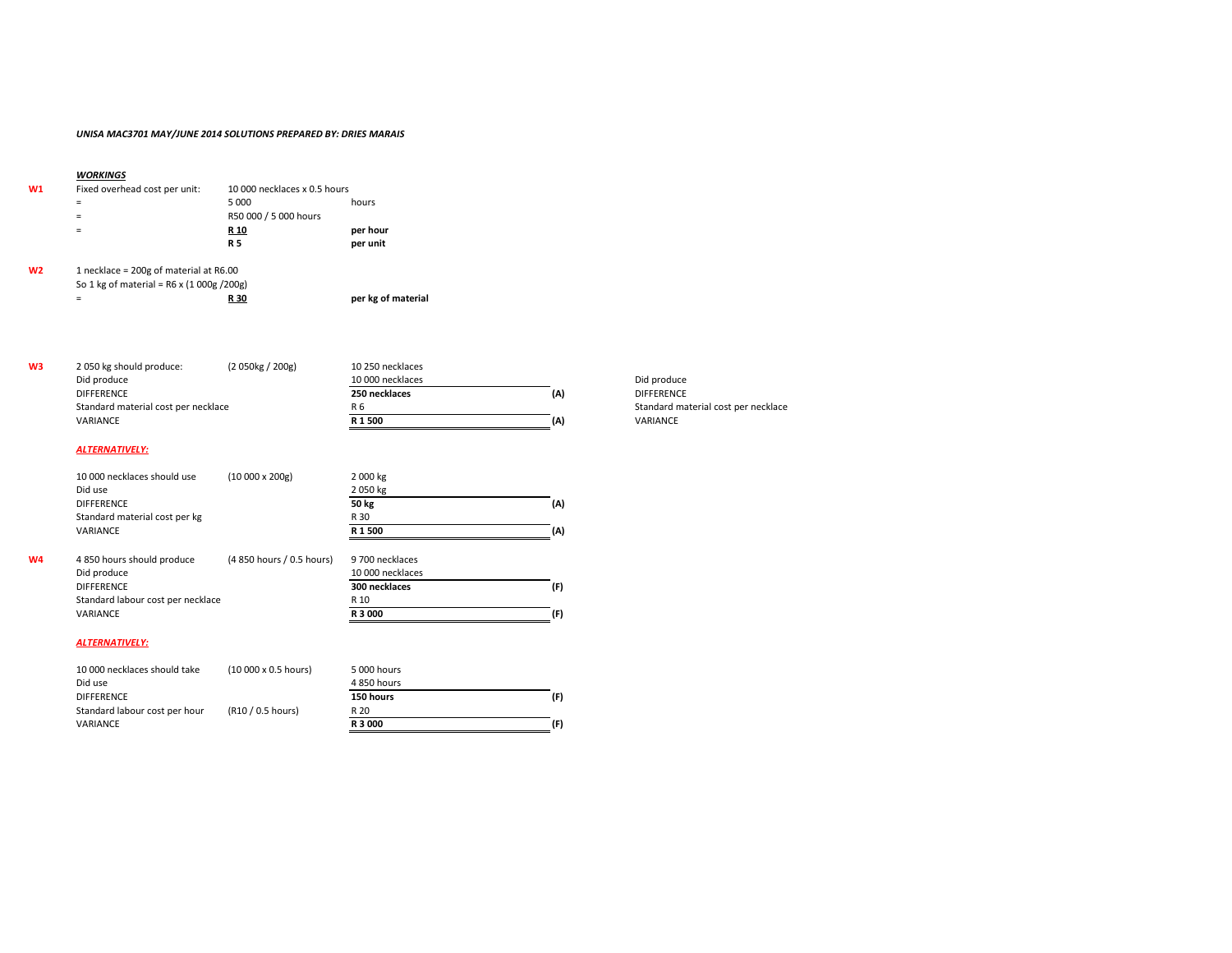## **QUESTION 4:**

| a) | Material<br><b>Material</b>                       | <b>Material needed</b>     | Inventory quantity                                              |                | <b>Current price</b> | <b>Need to purchase</b>                 |              | <b>Purchase price</b> | <b>TOTAL</b>                |         |
|----|---------------------------------------------------|----------------------------|-----------------------------------------------------------------|----------------|----------------------|-----------------------------------------|--------------|-----------------------|-----------------------------|---------|
|    | A                                                 | 2 2 0 0                    | 400                                                             | $\mathsf{R}$   | 6.00                 | 1800                                    | $\mathsf{R}$ | 10.00                 | $\mathbf R$                 | 20 400  |
|    | $\mathsf B$                                       | 300                        | 300                                                             | $\mathsf{R}$   | 30.00                | $\qquad \qquad \blacksquare$            | ${\sf R}$    | 34.00                 | $\mathbf R$                 | 9 0 0 0 |
|    | $\mathsf{C}$                                      | 900                        | 600                                                             | $\overline{R}$ | 48.00                | 300                                     | ${\sf R}$    | 35.00                 | $\mathbf R$                 | 39 300  |
|    | D                                                 | 400                        | 800                                                             | R              | 15.00                | $\overline{\phantom{0}}$                | $\mathsf{R}$ | 18.00                 | $\mathbf R$                 | 12 000  |
|    |                                                   |                            |                                                                 |                |                      |                                         |              |                       |                             |         |
|    |                                                   |                            |                                                                 |                |                      |                                         |              |                       | $\mathbf R$                 | 80 700  |
|    | Direct labour                                     |                            |                                                                 |                |                      |                                         |              |                       |                             |         |
|    | <b>Builders:</b>                                  |                            | R60 000 / 12 months x 6 months x 2 workers + R1 000 x 2 workers |                |                      |                                         |              |                       | $\mathsf R$                 | 62 000  |
|    | Casuals:                                          | R5 000 x 4 workers         |                                                                 |                |                      |                                         |              |                       | R                           | 20 000  |
|    |                                                   |                            |                                                                 |                |                      |                                         |              |                       |                             | 162 700 |
|    | <b>TOTAL VARIABLE COST</b><br><b>MARK-UP 100%</b> |                            |                                                                 |                |                      |                                         |              |                       | $\mathsf{R}$                | 162 700 |
|    | <b>CONTRACT PRICE</b>                             |                            |                                                                 |                |                      |                                         |              |                       | $\mathsf{R}$<br>$\mathbf R$ | 325 400 |
|    |                                                   |                            |                                                                 |                |                      |                                         |              |                       |                             |         |
| b) | Material A                                        | Value at Replacement value |                                                                 |                |                      | (2 200kg x R10)                         |              |                       | $\mathsf{R}$                | 22 000  |
|    | Material B                                        | Value at Replacement value |                                                                 |                |                      | (300kg x R34)                           |              |                       | $\mathsf R$                 | 10 200  |
|    | Material C                                        |                            |                                                                 |                |                      | $(300kg \times R35 + 600kg \times R27)$ |              |                       | $\mathsf{R}$                | 26 700  |
|    | Material D                                        | Opportunity costs          |                                                                 |                |                      | $(R16 \times 400)$                      |              |                       | R                           | 7600    |
|    | Labour                                            | Replacement labour         |                                                                 |                |                      |                                         |              |                       | R                           | 49 000  |
|    | Casual labour                                     |                            |                                                                 |                |                      | $(R5000 \times 4)$                      |              |                       | R                           | 20 000  |
|    | Equipment                                         | Already owned              |                                                                 |                |                      | Sunk costs                              |              |                       | $\mathsf R$                 |         |
|    | Equipment                                         | Specialised equipment      |                                                                 |                |                      | (R25 000 - R18 000)                     |              |                       | R                           | 7 0 0 0 |
|    | Premises                                          |                            |                                                                 |                |                      | Sunk costs                              |              |                       | $\mathsf R$                 |         |
|    | Admin expenses                                    |                            |                                                                 |                |                      | Relevant to project                     |              |                       | $\mathsf{R}$                | 7 0 0 0 |
|    | <b>TOTAL RELEVANT COSTS</b>                       |                            |                                                                 |                |                      |                                         |              |                       | $\mathbf R$                 | 149 500 |

c) The potential of future business from other schools?

The ability for casual labourers to complete the project at the required quality level? The effect of the short term order on future prices to other customers Employee morale - will they complete the project in the "quiet" time? If not? Potential bid price by competitors?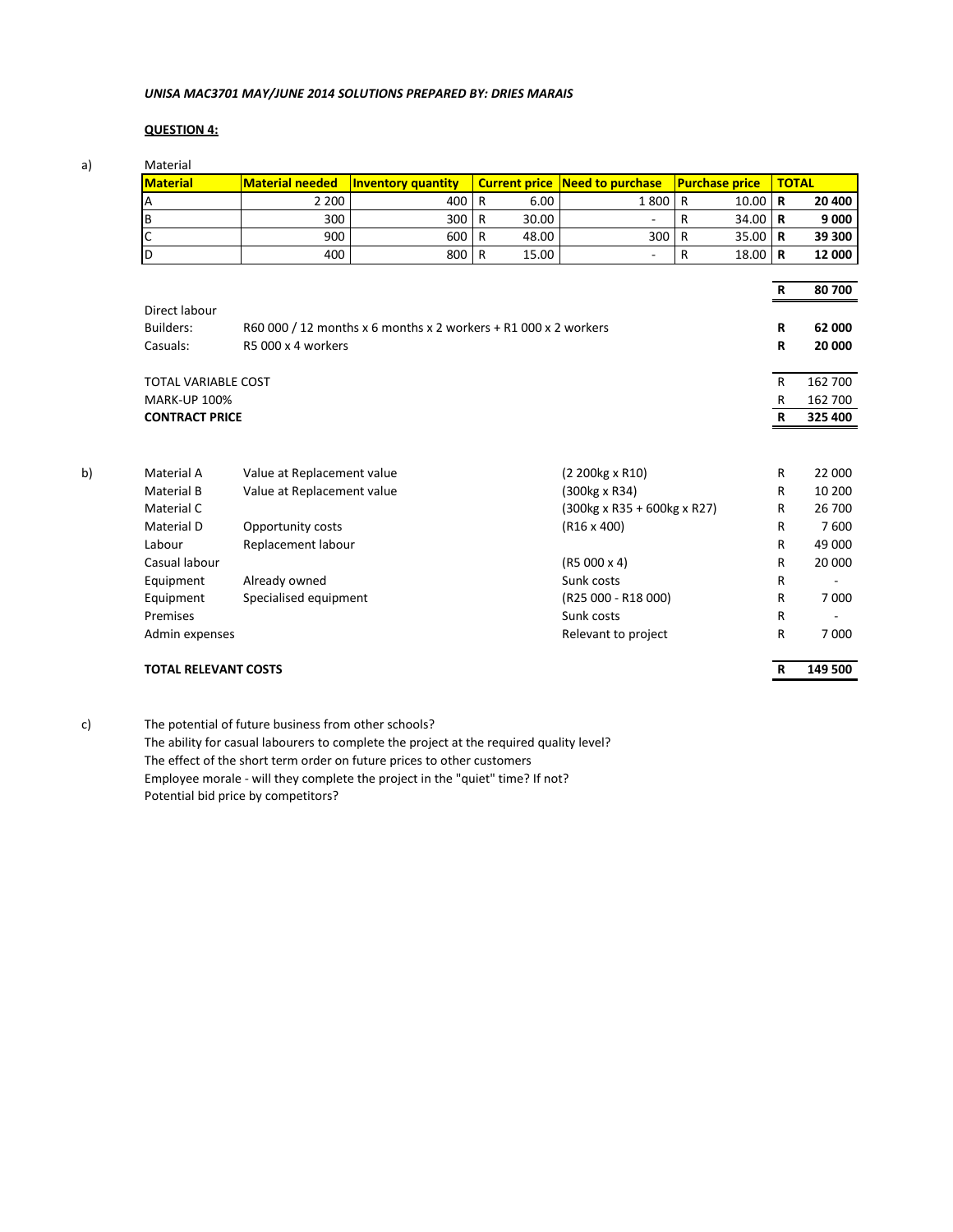## **QUESTION 5A:**

| a) | Return on investment (ROI) = | Controllable "operating" profit<br>Controllable investment |           |                   |         |
|----|------------------------------|------------------------------------------------------------|-----------|-------------------|---------|
|    |                              | <b>DIVISION 1</b>                                          |           | <b>DIVISION 2</b> |         |
|    | $\equiv$                     | R                                                          | 105 000 R |                   | 210 000 |
|    |                              | R                                                          | 450 000 R |                   | 975 000 |
|    | =                            |                                                            | 23.3%     |                   | 21.5%   |

Division 1 has a higher return then Division 2. Division 1 is utilizing their controllable investments better than Division 2.

|                          | R | 63 750                                                            |
|--------------------------|---|-------------------------------------------------------------------|
| <b>DIVISION 2</b>        |   | R210 000 - R975 000 x 15%                                         |
| <b>DIVISION 1</b>        | R | R <sub>105</sub> 000 - R <sub>450</sub> 000 x 15%<br>37 500       |
| Residual income $(RI) =$ |   | Controllable profit - Cost of capital of controllable investments |

Division 2 has a higher RI then Division 1.

b)

Return on investment would be the better measure√ when comparing divisions as it is a relative measure√ (i.e. based on percentage returns) (Drury 2012:749)

#### $or$

To overcome some of the dysfunctional consequences of ROI, the residual income approach can be used...√

...Residual income suffers from the disadvantages of being an absolute measure, which means that it is difficult to compare the performance of a division with that of other divisions...√ (Drury 2012:491)

c) If the manager invest in a project with a lower ROI than his current division, the Division ROI will decrease. The project's ROI is 22%, which is slight lower than the Division's ROI of 23.3%, therefor the manager will not invest in the project.

The manager is only acting on the best interest of his/her division and not Nkosi holdings, because the ROI of the project is higher than Division 2, (21.5%) thus improving the Group's total ROI.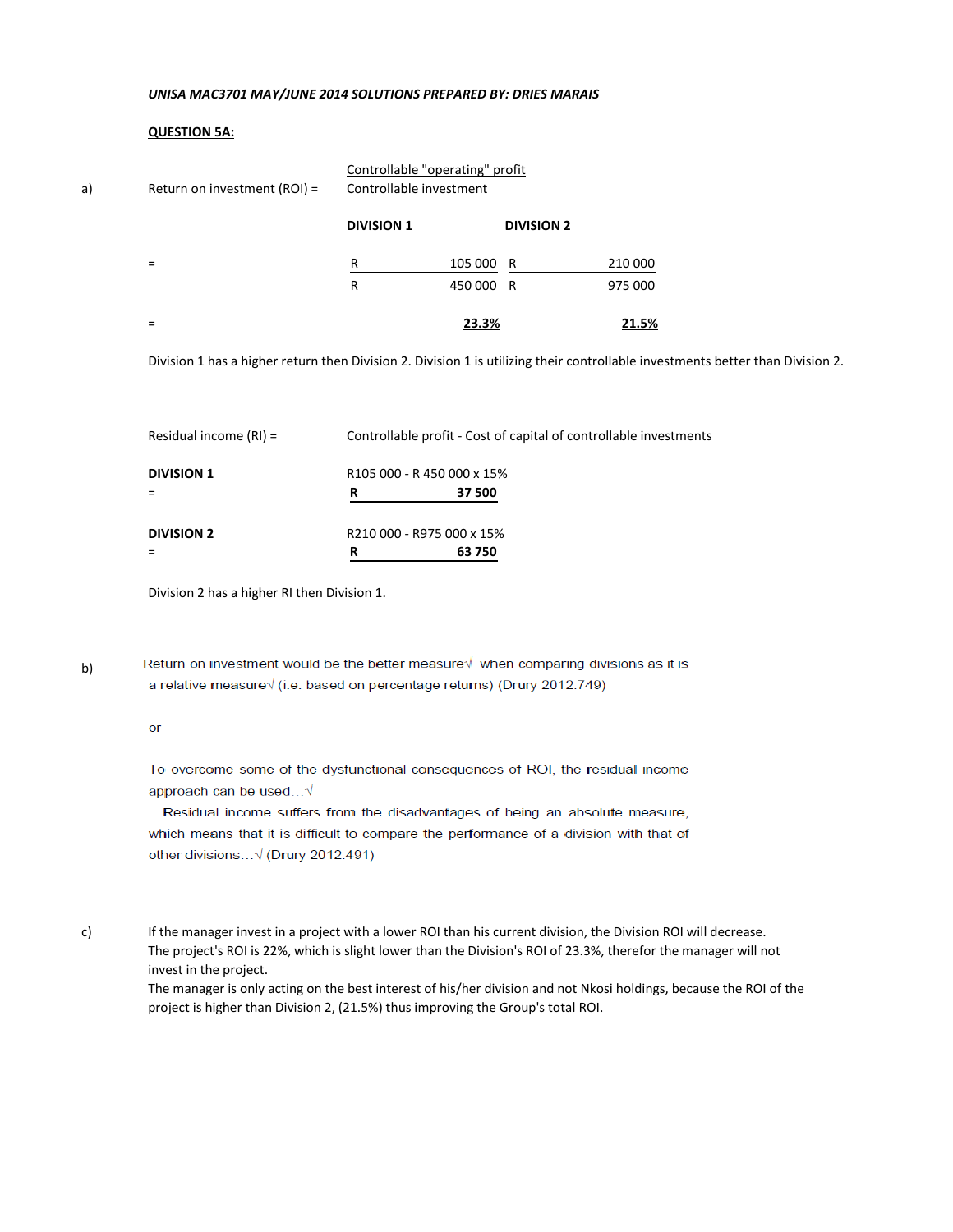## *UNISA MAC3701 MAY/JUNE 2014 SOLUTIONS PREPARED BY: DRIES MARAIS STUDY GUIDE PAGE 247*

## **QUESTION 5B:**

| a) | Coefficient of variation | Standard deviation in profits<br>Expected outcome/Mean profit |         |   |              |
|----|--------------------------|---------------------------------------------------------------|---------|---|--------------|
|    |                          | <b>TELEVISION</b>                                             |         |   | <b>RADIO</b> |
|    | =                        | R                                                             | 55446 R |   | 231 737      |
|    |                          | R                                                             | 810 432 | R | 960 305      |
|    | =                        |                                                               | 6.84%   |   | 24.13%       |

b) On the surface, it seems if the Radio marketing plan is the most profitable. However, the uncertainty is higher, as evidenced by the higher standard deviation.

> The range of outcome for the Television marketing plan is group closely together (smaller standard deviation). The coefficient of variation is also smaller. Because the outcome of the Television marketing is more certain (less risky), management should accept this plan. However the risk appetite of the management should also be taken into account. A risk seeking management team might be prepared to take a chance on a campaign with a 24.13% coefficient of variation